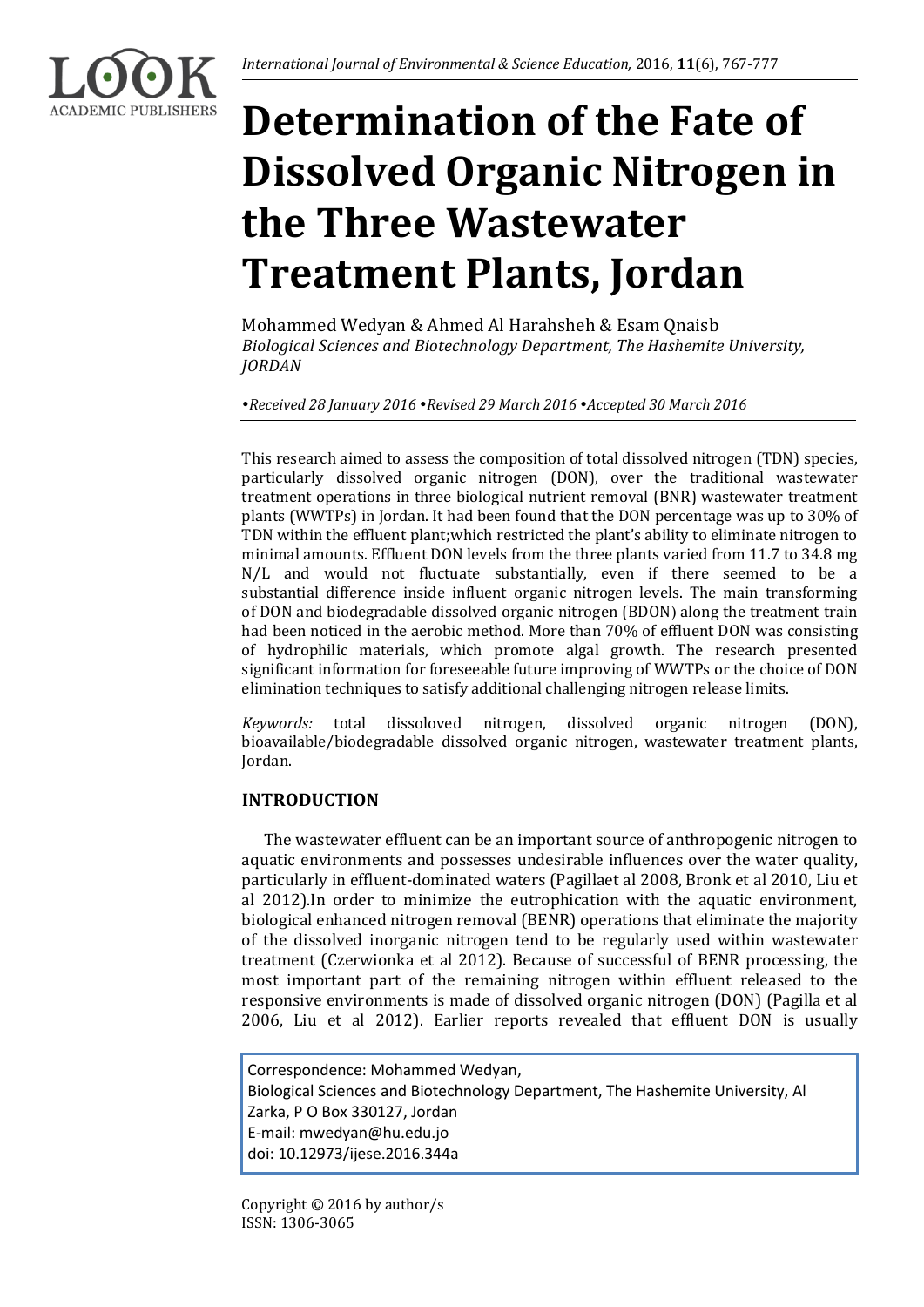#### *M. Wedyan & A. Al Harahsheh & E. Qnaisb*

bioavailable to algae and also plankton (Pehlivanoglu-Mantas and Sedlak2004, Sattayatewa et al 2009, Simsek et al 2013). Accordingly, DON is actually drawing a greater number of interesting in waste water treatment plants (WWTPs) recently as a result of increasing worries including the revitalizing algal continuing growth of aquatic environments (Pehlivanoglu-Mantas and Sedlak 2004) and also the forming nitrogenous disinfection by-product N-nitrosodimethylamine (Pehlivanoglu-Mantas and Sedlak 2006, 2008, Lee et al2007). The rising issues regarding wastewaterderived DONhave raised the necessity to know more about their levels, compositions and properties.

DON is usually driven by subtracting dissolved inorganic nitrogen (DIN, the sum of ammonium, nitrate and nitrite) concentrations out of the total dissolved nitrogen(TDN) concentrations. Low DON concentration within waters abundant with proportion of DIN to TDN using the available techniques is commonly imprecise and DON estimating frequently possess high standard deviations (Lee and Westerhoff 2005, Vandenbruwane et al 2007). In order to improve the precision and accuracy of DON estimating, many pretreatment techniques were applied to eliminate DIN species in waters, for example dialysis (Lee and Westerhoff 2005) and nano filtration (NF) (Xu et al 2010). The restricted accessible techniques frustrated researchers looking into the characteristics and behavior of DON in wastewater treatment plants. As a substitute for determining DON as being a big issue in wastewater, research study has quantified certain organic nitrogen made up of substances like dissolvedfree and combined amino acids (DFAA and DCAA), dimethyl amine (DMA), and ethylenediaminetetraacetic acid (EDTA) (Pehlivanoglu-Mantas and Sedlak 2008).

Previous reports demonstrated that about 70% of waste water-derived DONalso cannot be described with available techniques (Pehlivanoglu-Mantas and Sedlak 2006, 2008, Simsek et al2012). Earlier investigations on wastewater-derived DON focused on two questionable problems; where DON is eliminated or even created in BENR processes and what exactly is the influence of BENR process on DON (Czerwionka et al 2012,Simsek et al 2013, Huo, et al., 2013). Sattayatewa et al (2009) reported that around 28-57% of the effluent DON was bioavailable or biodegradable, Simsek and his colleague (2013) determined biodegradable dissolved organic nitrogen (BDON) and bioavailable dissolved organic nitrogen(ABDON) in activated sludge (AS) and trickling filter (TF)wastewater treatment processes. They recorded that 65%BDON and 63% ABDON had been eliminated in the TF facility and 68%, 56%, respectively within the AS facility. Understanding the behavior of DON across the biological processes inside the WWTPs plays important role in realizing the function of treatment units in the particular elimination of DON. Even so, present data around the qualities of DON in BNR WWTPs continue to be constrained and inadequate to know the future or alterations of DON over the activated sludge process (Czerwionka et al 2012).

In Jordan many farmers are turned to treated wastewater as a low-cost alternative to conventional irrigation freshwater. However, wastewater is rich in essential nutrients such as nitrate, nitrite, ammonia, organic nitrogen and phosphate which lowers the cost of fertilizers additives. Meanwhile, wastewater used for irrigation may possess a health risk to peoples as it may contain excessive nutrients. Therefore, this study comes to highlight the risk of high organic nitrogen contents in three main waste water treatment plants that were investigated; Al Zarqa, Mafraq, and Irbid to achieve more information on wastewater-derived DON in WWTPs in Jordan. And to assess the effect of biological treatment on DON and its components. Finally, provide a better understanding of the fate of the unidentified DON WWTPs.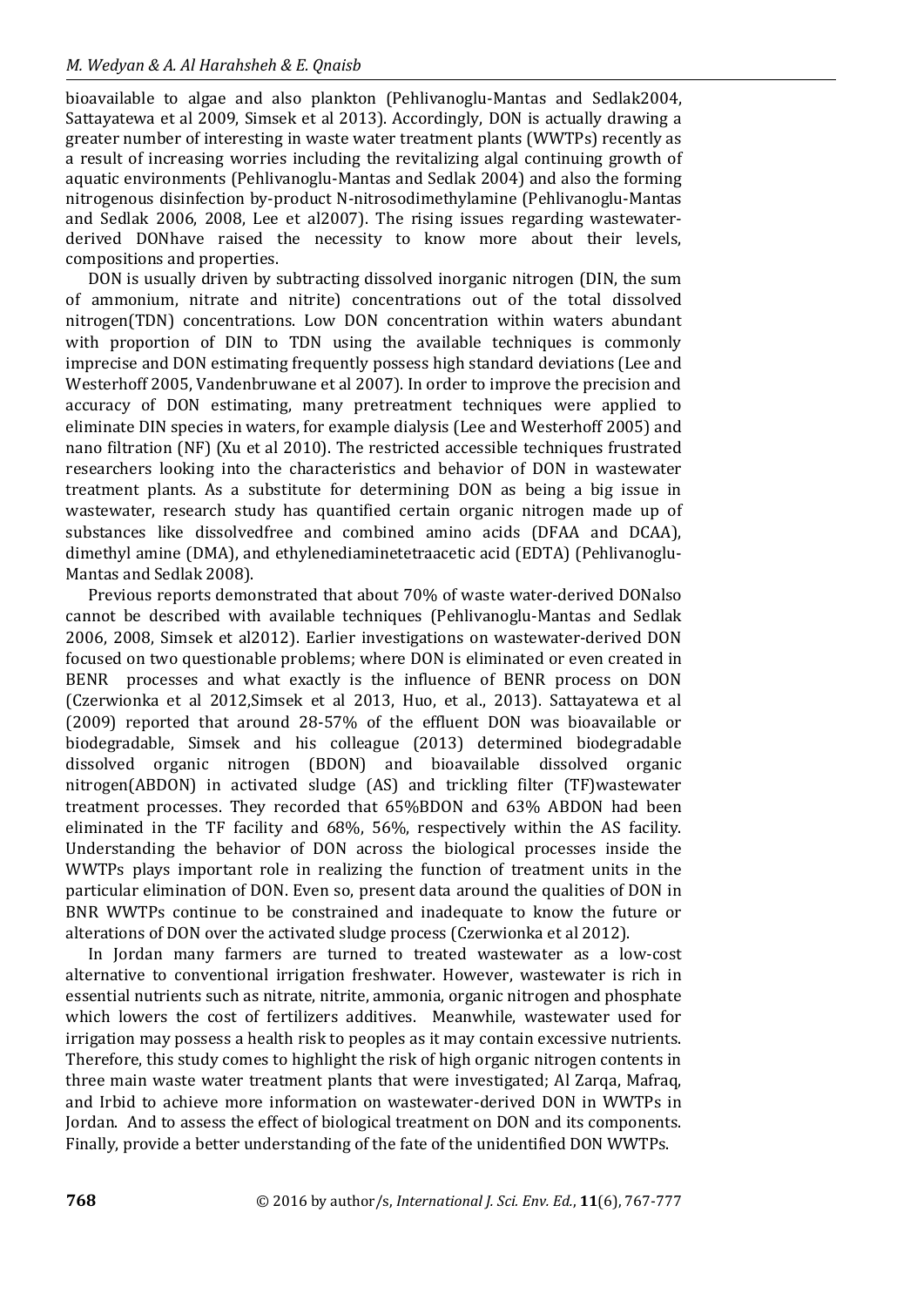## **MATERIALS AND METHODS**

#### **Sample sources**

Samples were obtained from three different treatment plants effluent, which are Al-Zarqa (ZTP), Irbid (ITP), and al Mafraq (MTP) (Figure 1). The selected plants treat about 90% of the domestic wastewater in Jordan and serve more than 2 million inhabitants (Bataineh et al., 2002), the treatment process shown in Table 1.

All plants have to comply with the discharge limits for biochemical oxygen demand (BOD) and ammonia (based on the receiving river flow rate) but are not subject to any total nitrogen or total phosphorus limits.

## **Sample collection and preparation**

The samples were collected from all of the WWTPs during different seasons, specifically February, April , and June. All samples were collected in polyethylene containers (acid-washed and rinsed with ultrapure water) (Mill-Q, Millipore Corp. USA) before used, then were delivered to the laboratory on ice, filtered through 0.45 μm cellulose acetate membranes upon arrival, and then were stored at  $4^{\circ}$ C in the dark.

# **Dissolved inorganic Nitrogen (DIN) species**

Total dissolved nitrogen was measured with the standard persulfate digestion method (APHA, 1998). Nitrate concentrations were measured with a ion chromatograph (equipped with Ion Pac AS-14 4x250mm column), after conversion of all the nitrogen forms to nitrate instead of the standard Cd-column reduction method (APHA, 1998). Nitrate and nitrite in undigested samples also were measured with the aforementioned ion chromatographic method. Ammonium (NH<sup>4</sup> <sup>+</sup>) was measured with the standard phenate method (APHA, 1998).

# **Dissolved Organic Nitrogen (DON) Calculation and Biodegradable Dissolved Organic Nitrogen (BDON) determination procedures**

DON was calculated as the difference between the total dissolved nitrogen and the sum of inorganic nitrogen species (i.e.,  $NO<sub>3</sub>$ <sup>+</sup>,  $NO<sub>2</sub>$ <sup>+</sup>,  $NH<sub>4</sub>$ <sup>+</sup>) using equation (1). The BDON procedure is as follows. All the samples were filtered through a 0.2 mm poresize cellulose acetate membrane filter (WhatmanInc) within an hour after collection. A portion of the filtered samples were used for immediate analysis of total nitrogen and inorganic nitrogen species (ammonia, nitrite, and nitrate). The value was recorded as initial DON (DONi). Two hundred milliliters of the remaining filtered sample were mixed with 2 mL of acclimated inoculum bacteria in a 250 mL amber bottle. Raw wastewaters (collected from locations) were used as the inoculum.

| <b>Plant</b> | <b>Treatment process</b>                                                                                             | <b>Remarks</b>                                      |
|--------------|----------------------------------------------------------------------------------------------------------------------|-----------------------------------------------------|
| Al-Zarqa     | Stabilization ponds (natural aeration, facultative,<br>anaerobic lagoons)                                            |                                                     |
| Irbid        | Screen, grit removal, primary sedimentation,<br>biological<br>process, secondary sedimentation, disinfections        | Trickling filter & activated sludge                 |
| Mafrag       | Screen, grit removal, biological process, secondary<br>sedimentation, Polishing pond, infiltration,<br>disinfections | Activated sludge with<br>nitrogen removal technique |

**Table 1.** The treatment plants concerned in the study (Bataineh et al., 2002).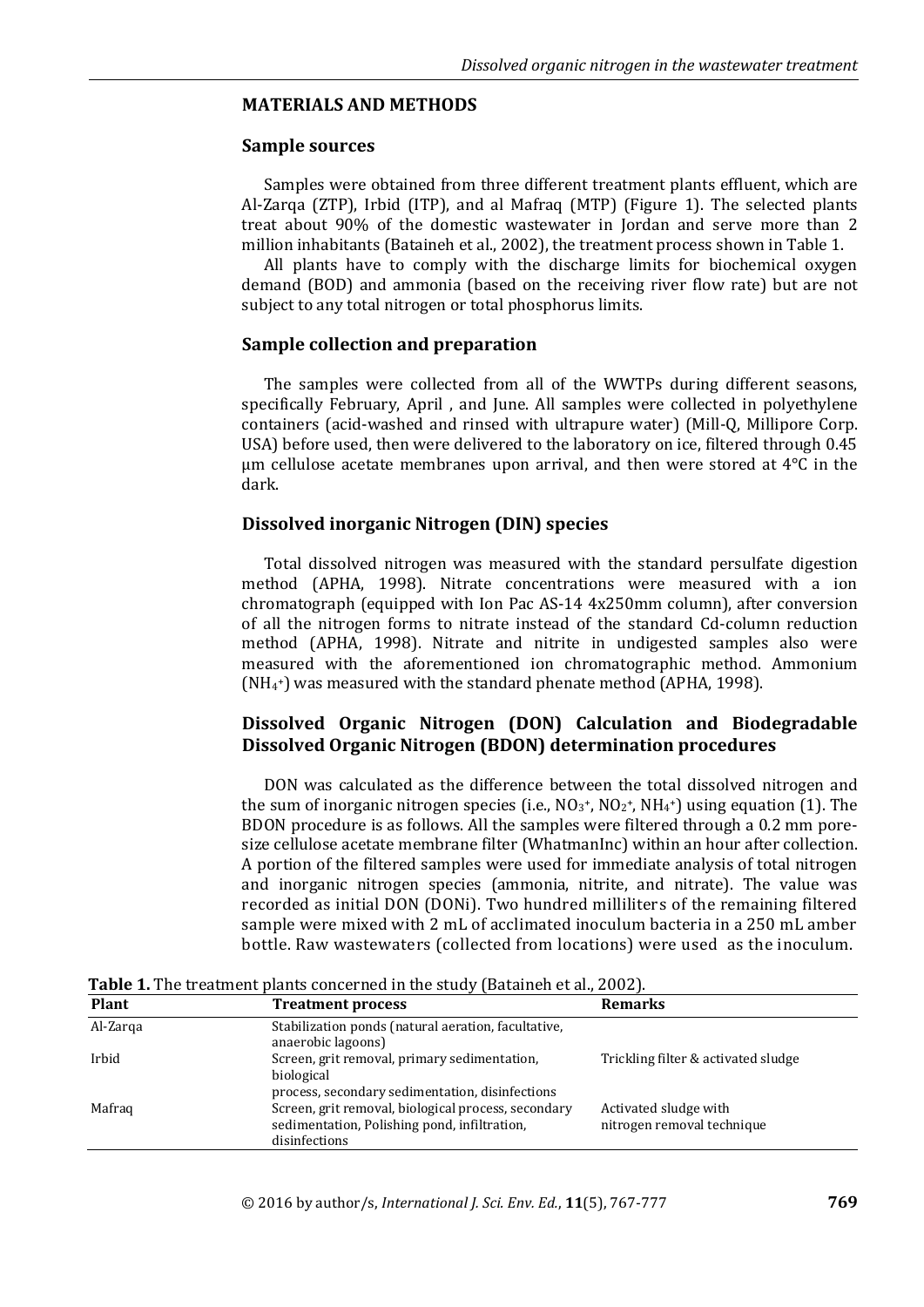

**Figure 1.** Jordan map indicating the sampling site

The solution in the bottle was shaken thoroughly to aerate and placed in an incubator in the dark at 20 °C for 16 days. During the incubation period, the solution in the bottle was manually shaken to aerate at least once every day to maintain aerobic conditions. A seed control (sample b), which was treated the same way as the samples, were prepared by adding the inoculum to 200 mL of de-ionized distilled water. After 16 days of incubation, all nitrogen species in the supernatant were measured to determine final DON  $(DON<sub>f</sub>)$ . BDON was calculated according to equation (2).

| DON $(mg/L as N) = TDN - DNH_3 - DNO_2 - DNO_3$             |     |
|-------------------------------------------------------------|-----|
| DON $(mg/L as N) = (DOM_i - DON_f) - (DON_{bi} - DON_{bf})$ | (2) |

where  $DNH_3$ ,  $DNO_2$ , and  $DNO_3$  are dissolved ammonia, nitrite and nitrate, respectively;  $DON_i$  and  $DON_f$  are DON before and after incubation for samples; and  $DOM_{bi}$  and  $DOM_{bf}$  are DON before and after incubation for control. The rate constant for organic nitrogen degradation was evaluated and computed by measured rate of disappearance of the DON using the equation:  $dN/dT = Kn$ . N<sub>a</sub> $(Av$ nimelech et al 1995).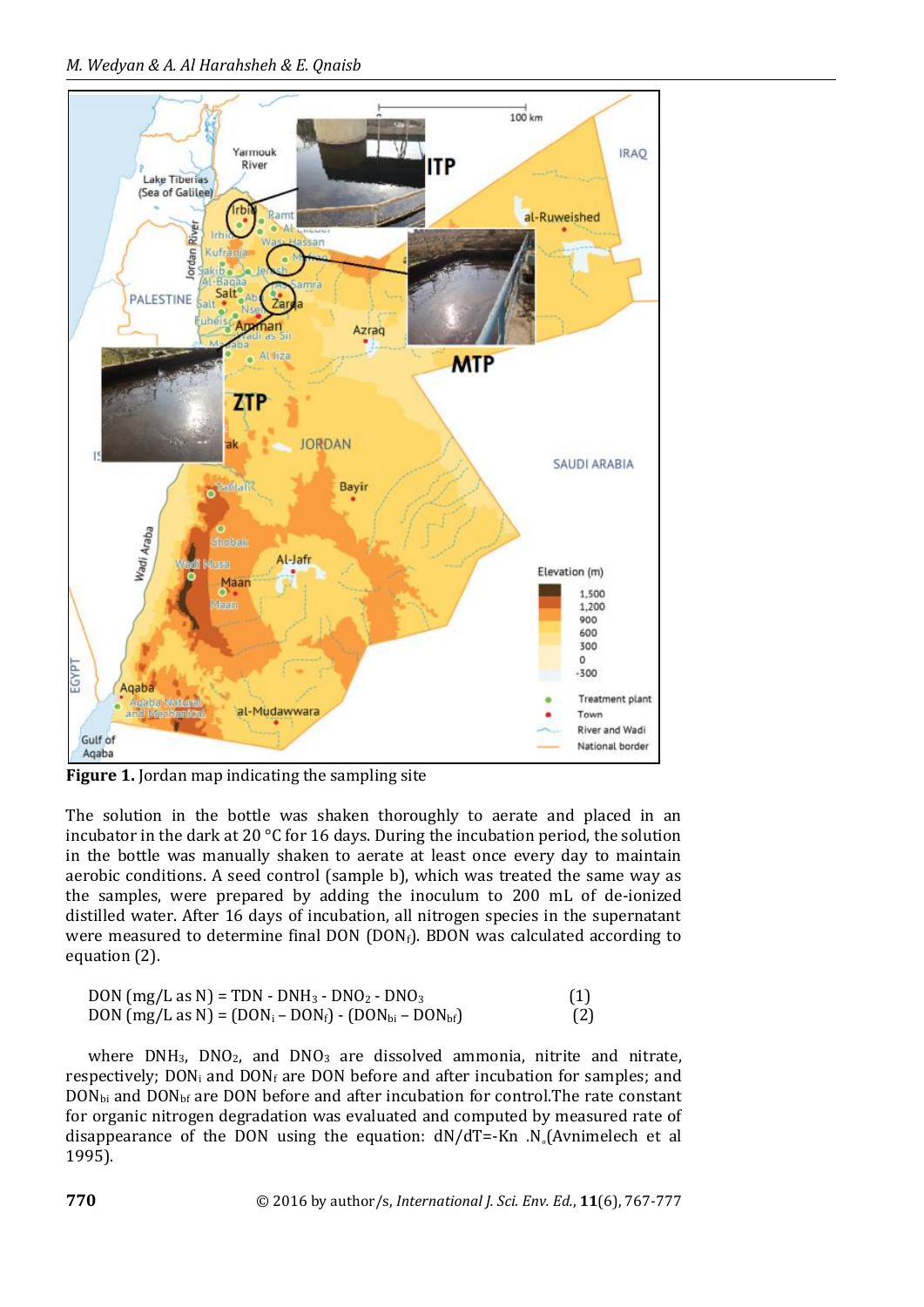## **RESULTS AND DISCUSSIONS**

The profile of different dissolved nitrogen species (ammonia, nitrite, nitrate, total nitrogen and organic nitrogen) in the three different wastewater treatment plants across the northern part of Jordan (Table 2).

Due to the environmental and weather conditions the concentrations of the nitrogen were fluctuation.

#### **Dissolved nitrogen species**

#### *Dissolved total nitrogen (DTN)*

The results show that the average concentration was ranged from 19.03 to 41.80 (mg - N/L). The highest concentration of DTN was found in ITP sample with average was  $41.8\pm3.39$  (mg/L  $\pm$  SD) and the lowest concentration was detected in ZTP with average  $19.30\pm6.60$  (mg/L  $\pm$  SD) (Table 2).

#### *Dissolved Inorganic Nitrogen (DIN) species*

All the nitrogen species in the dissolved fraction from effluent were detected the collected samples during this study (Table 2). The data show that the average concentrations of NH<sub>4</sub>-N 0.039  $\pm$  0.003, 0.06  $\pm$ 0.019 and 0.70  $\pm$  0.048 (mg-N/L  $\pm$ SD) (ZTP, MTP and ITP, respectively). A small variation in ammonia concentrations (3%) was typically observed in the samples collected from ZTP and MTP. But highly significant difference with ITP samples was (85%). The plants process achieved almost complete ammonia removal during the wastewater treatment processes in three different plants, process in the ITP does not remove ammonia may be because of the toxicity of high oxygen concentration to the nitrifying microorganisms (Uemoto et al., 2000). Similar to the Fargo WWTF results, ammonia inall the samples were totally nitrified during the incubation (Pehlivanoglu-Mantas and Sedlak, 2008; Simsek et al, 2012, Liu, et al., 2013).

The results show that the highest concentration of NO3 was in MTP sample with average was 7.83 $\pm$ 6.49 (mg/L  $\pm$  SD) and the lowest concentration was detected in ITP with average was  $6.33\pm3.80\,\mathrm{(mg/L\pm SD)}$  (Table 2). Nitrite was present at very low concentration in all WWTP. Generally, nitrite concentration was always less than 0.8 mg N/L in all collected samples. The highest concentration of NO2 was in ITP samples with average 0.7±0.48 and the lowest concentration was detected in MTP  $0.013\pm0.002$  (mg/L  $\pm$  SD). Nitrite concentrations in all samples were low (<1) mg/L,Table 2). For the samples from WWT"Ps which have high ammonia concentrations, partial nitrification to nitrite was expected. Final effluent samples were low because of full nitrification in the during the treatment processes. Corresponding to nitrite concentrations, nitrate concentrations were high for final effluent samples. They show the same trend as the data for the Fargo WWTF (Simsek et al, 2012; Liu, et al., 2013).

**Table 2.** Concentration (mg-N/L) of Dissolved Nitrogen in Different locations, (average ±SD)

|            | <b>ZTP</b>         | <b>ITP</b>       | <b>MTP</b>        |
|------------|--------------------|------------------|-------------------|
| DNA. N     | $6.81 \pm 2.40$    | $6.33 \pm 3.80$  | $7.83 \pm 6.49$   |
| $DNO2-N$   | $0.48 \pm 0.040$   | $0.70{\pm}0.048$ | $0.013 \pm 0.002$ |
| $DNH4-N$   | $0.039 \pm 0.0030$ | $0.70 \pm 0.48$  | $0.06 \pm 0.019$  |
| <b>DTN</b> | $19.30\pm 6.60$    | $41.8 \pm 3.39$  | $33.21 \pm 5.01$  |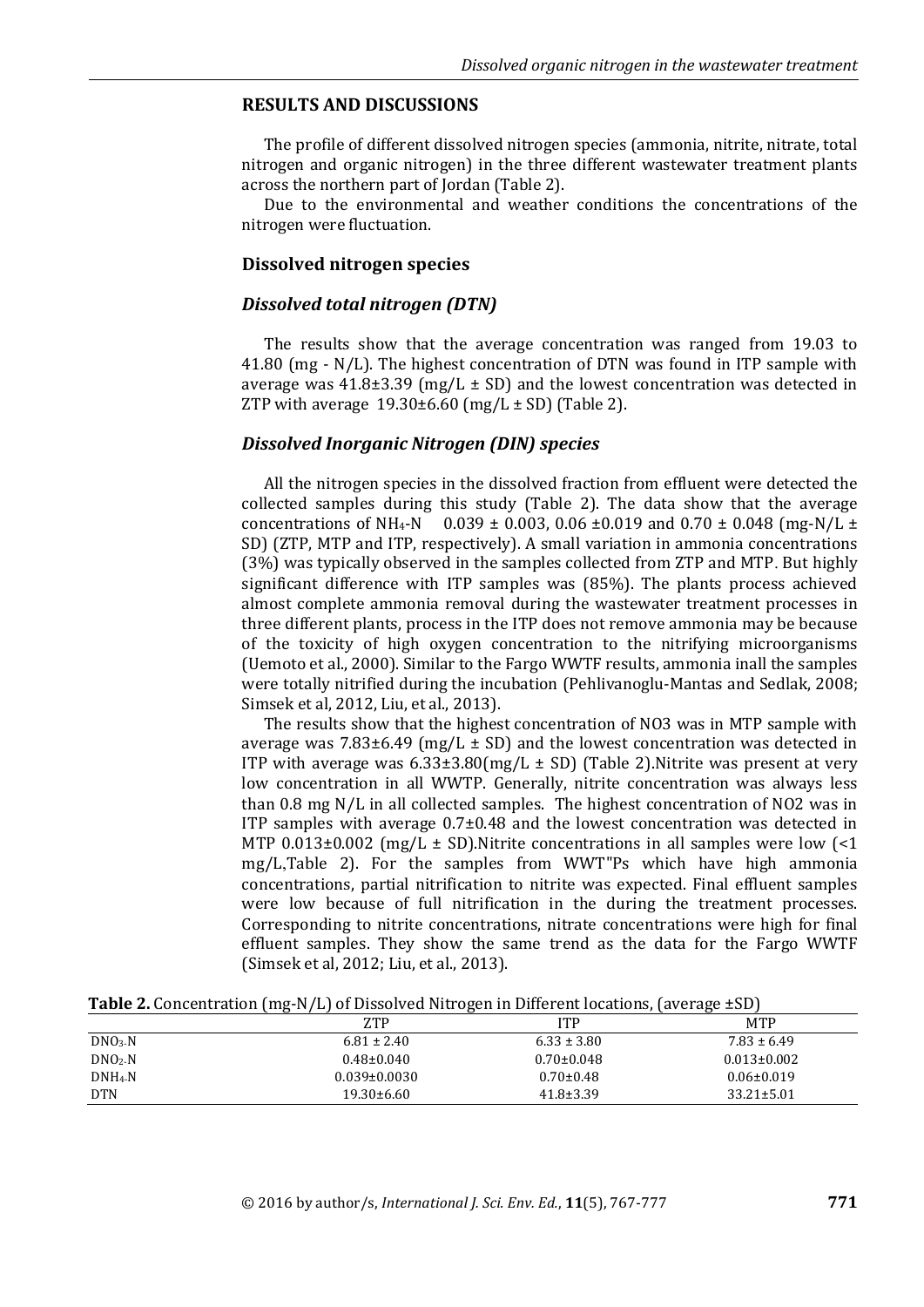#### *Dissolved organic Nitrogen (DON)*

Due to the difficulties associated with the measurement of DON, there is a shortage of information about the structure and behavior of wastewater- derived DON. By measuring DON and nitrogen containing compounds combined with DON characterization, we have gained new insight into the nature and properties of wastewater-derived DON.

The results show that the average concentration was ranged from 11.71 to 34.82 (mg - N/L). The highest concentration of DON was noticed in ITP sample with average  $34.82\pm3.68$  (mg/L  $\pm$  SD) and the lowest concentration was detected in ZTP sample with average  $11.71 \pm 1.16$  (mg/L  $\pm$  SD) (Figure 2).



**Figure 2.** Average DON profile from three WTTPs.

The differences in the concentrations of DON were suggested to be nitrogenous organic compounds could be removed during transportation through the ditch canals by biological processes. The nitrogen present in wastewater is primarily in proteins and urea. Decomposition readily changes the organic form to ammonia. The age of wastewater is indicated by the relative amount of ammonia that is present (Metcalf and Eddy, 2003).

The Figure 3 represented the proportion of DON to TDN in different three WWTPs with different time. The data revealed that the percentage of DON varies with the time of collection and the highest percentage found in the spring in the ITP and MTP while in ZTP in winter was significantly appear (Figure 3). The results shown that the averages of the proportion of the DON were 76.3, 75.2 and 56.75 in the ITP, MTP and ZTP respectively.



**Figure 3.** Represent the proportion of DON to TDN in different three WWTPs with different time.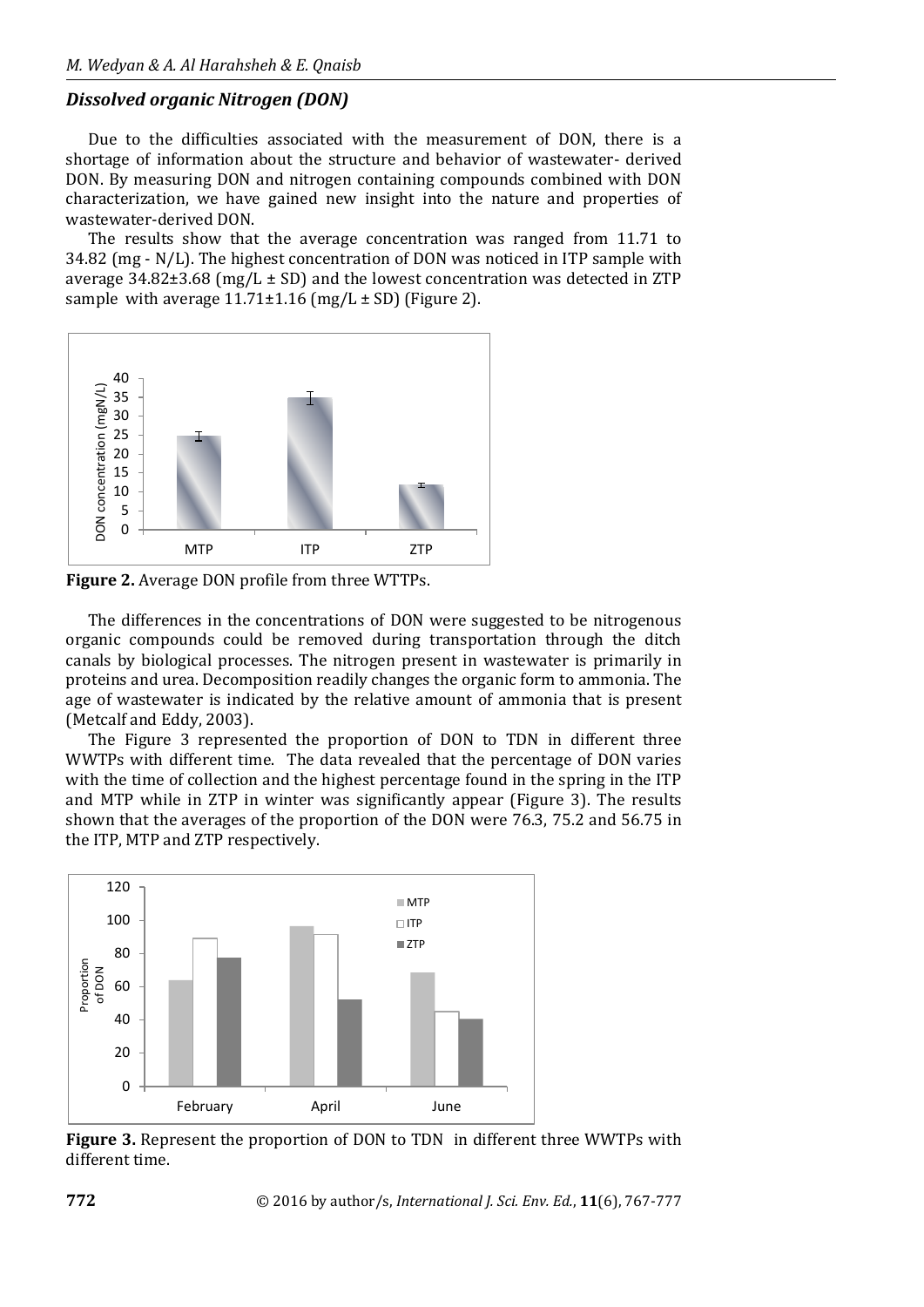The data revealed that the treatment plant removed of the DON. Similar to inorganic nitrogen removal, major removal of DON around 43.3% was observed in the ZTP which mainly operated by the biological processes of the plant. DON fractions of TDN were 24% and 25% in the plant effluent of ITP and MTP, respectively. The results agreed with the previous observation (Huo, et al., 2013)

Figure 4 shown that the concentrations of DIN were lower than the DON with average 7.01±4.04, 8.43±6.56 and 7.58±1.75 mg/l, (ZTP, MTP and ITP, respectively). To compare the concentrations of DIN in different plants with the concentrations of DON it found that the mechanisms in the plants tried to remove a large amount of DIN fraction compare to DON fraction.

#### **DIN and DON from three WTTPs.**

In addition, all dissolved nitrogen species were monitored in the three WWTPs and the results shown in the Figure 5. It was found that there was very little or no nitrite in the samples. the dissolved nitrogen concentration ranged from 0.3 to 7.8 mg N/L. Nitrate was the dominant species and was approximately 8-21% of dissolved nitrogen.

The most variable plant is the MTP, which comprised of up to 24 percent of influent N as ON. Similar results were reported by Pagilla et al. (2008) in the samples from 3 fully nitrified WWTPs in Illinois and 4 BNR plants in Poland. The fraction of influent ON ranged from 2 to 21 % and 13 to 27% in Illinois and Polish plants, respectively. In high influent ON concentration, the results show that ON concentration decreased during the primary treatment process and along the treatment processes. This could be due to dilution from recycle flows or biological processes when wastewater was exposed to treatment conditions in preliminary and primary treatment processes.

Ammonium removal was mainly observed in biological process. The results showed that all WWTPs efficiently removed ammonium and nitrate was present in very low concentration in the effluent. It was found that complete nitrification was achieved. The similarity was found in all 3 plants.

#### **Biodegradable dissolved organic nitrogen BDON**

Out of the initial DON of 3.18 mg N/L, nearly 1.95 mg N/L (30% DON bioavailable) was bioavailable to algae at the end of the 14-day bioassay as seen by the net DON concentration reduced over the 14-day period (Fig 6). The biodegradability/bioavailability of DON drops significantly. The removal percentage of the DON was increased during the biodegradation process so the removal BDON was about 30% within 14 days (Figure 6). The BDON degradation rate constant was found to be 0.03/day.



**Figure 4**. represented the comparison between the concentrations of DIN and DON from three WTTPs.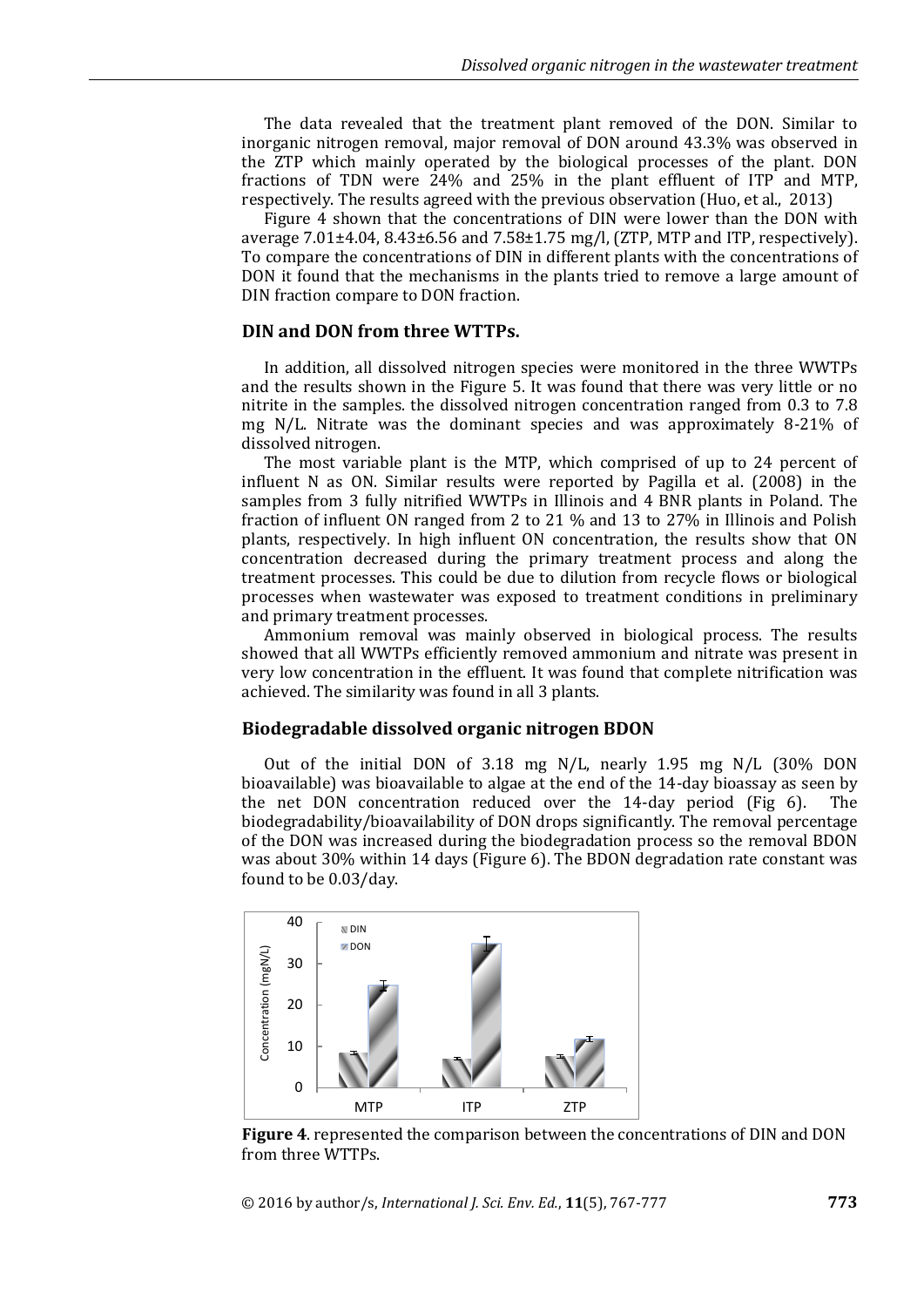



**Figure 5 .** Summary nitrogen species concentrations in the studied WWTPs.



**Figure 6.** Represent the concentration of BDON from the first day to 14 days of processing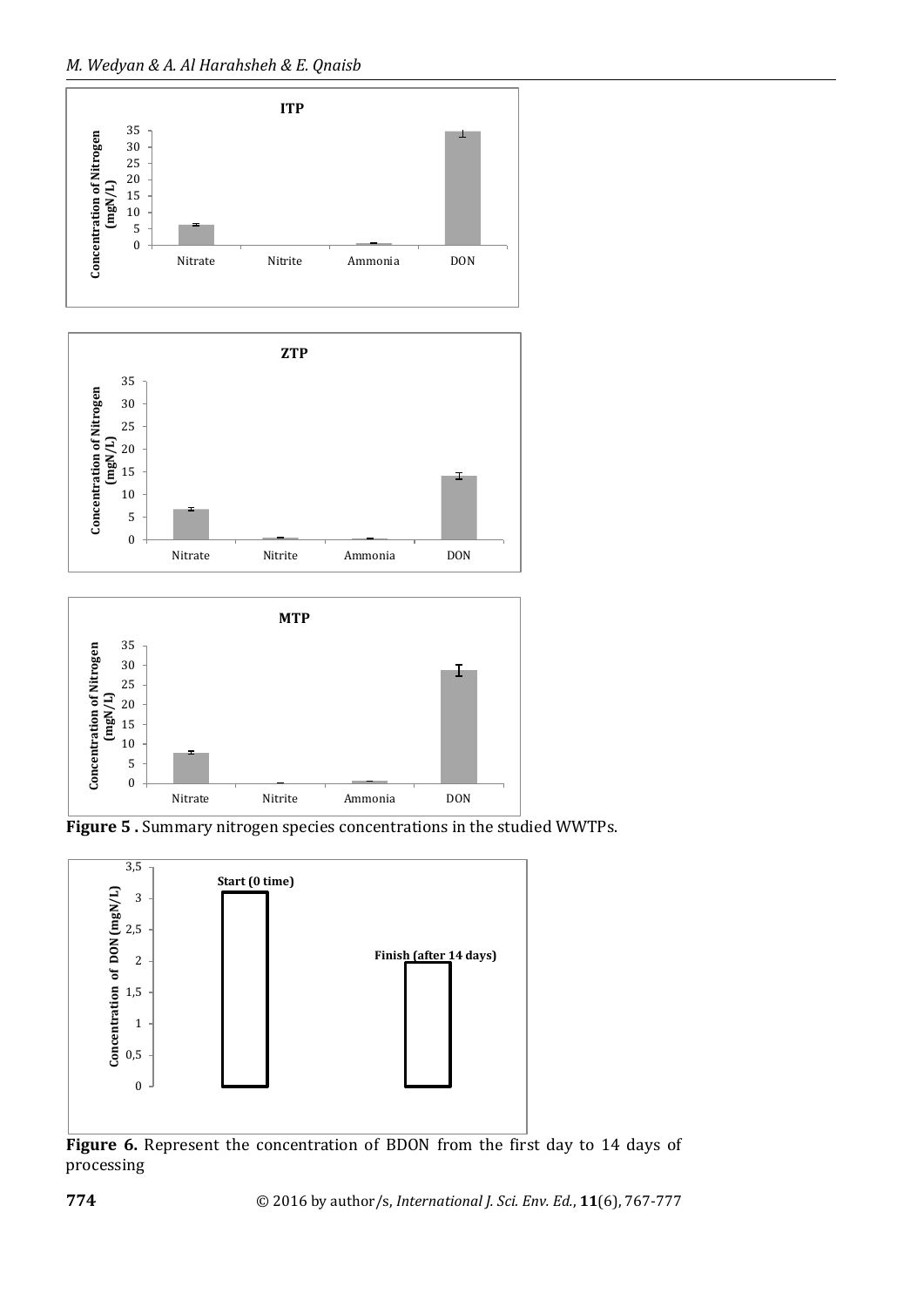The results from DON bioavailability experiments showed that DON derived from WTPs is bioavailable either directly or indirectly to algae as seen from decrease in DON concentration, at the end of the 14-day incubation period.

Similar trends of BDON concentrations along treatment train were also reported for e US WWTPs (Czerwionkaet al 2012).These studies showed that a portion of effluent DON was biodegradable and/or bioavailable regardless of the type of wastewater treatment processes (Bronk, et al., 2010), and a significant portion of effluent DON was difficult to remove during biological treatment (Pehlivanoglu-Mantas and Sedlak 2008). The information of DON profile along treatment train would help to understand the roles of wastewater treatment process in the removal of this fraction of DON (Simsek et al, 2012).

As a conclusion the results were provide insight into the nature of wastewaterderived DON in some Jordanian WWTPs. The total DON account approximately for more than 70% of the TDN from the effluent leaving WWTP. Beside the dissolved amino acids 70% of the DON unidentified. It is likely that these compounds consist of a complex suite of partially metabolized compounds of biogenic origin. Although it may not be possible to chemically characterize, and identify all the individual nitrogen-containing compounds.

#### **ACKNOWLEDGMENT**

This research was supported by Deanship of Research/ The Hashemite University. We thank the technician in our lab for assistance for analyses, and for comments that greatly improved the manuscript.

#### **REFERENCES**

- American Public Health Association. Water Environment Federation (APHA). (1998) Standard Methods for the Examination of Waters and Waste waters,.
- Avnimelech, Y., Mozes, N., Diab, S., & Kochba, M. (1995). Rates of organic carbon and nitrogen degradation in intensive fish ponds. *Aquaculture, 134*(3), 211-216.
- Bataineh, F., Najjar, M., &Malkawi, S. (2002) *Wastewater Reuse, in water demand management forum.* Amman, Jordan
- Bronk D A, Roberts Q N, Canuel E A, Mesfioui R, Filippino K C, Mulholland M R and Love N G (2010). Effluent organic nitrogen bioavailability and photochemical and salinitymediated release. *Environ. Sci. Technol. 44.* 5830–5.
- Bronk, D. A., See, J. H., Bradley, P., &Killberg, L. (2007). DON as a source of bioavailable nitrogen for phytoplankton. *Biogeosciences, 4*(3), 283-296.
- Czerwionka K, Makinia J, Pagilla K R and Stensel H D (2012). Characteristics and fate of organic nitorgen in municipal biological nutrient removal wastewater treatment plants. *Water Res. 46,* 2057–66.
- Huo, S., Xi, B., Yu, H., Qin, Y., Zan, F., & Zhang, J. (2013). Characteristics and transformations of dissolved organic nitrogen in municipal biological nitrogen removal wastewater treatment plants. *Environmental Research Letters, 8*(4), 044005
- Lee W and Westerhoff P (2005). Dissolved organic nitrogen measurement using dialysis pretreatment. *Environ. Sci. Technol. 39,* 879–84.
- Lee W, Westerhoff P and Croues J P (2007). Dissolved organic nitrogen as a precursor for chloroform, dichloroacetonitrile, N-nitrosodimethylamine, and trichloronitrometha. *Environ. Sci. Technol. 41,* 5485–90.
- Liu H Z, Jeong J, Gray H, Smith S and Sedlak D L (2012). Algal uptake of hydrophobic and hydrophilic dissolved organic nitrogen in effluent from biological nutrient removal municipal wastewater treatment systems. *Environ. Sci. Technol. 46*, 713–21.
- Metcalf, E. (2003). Inc., *Wastewater Engineering, Treatment and Reuse*. New York: McGraw-Hill.